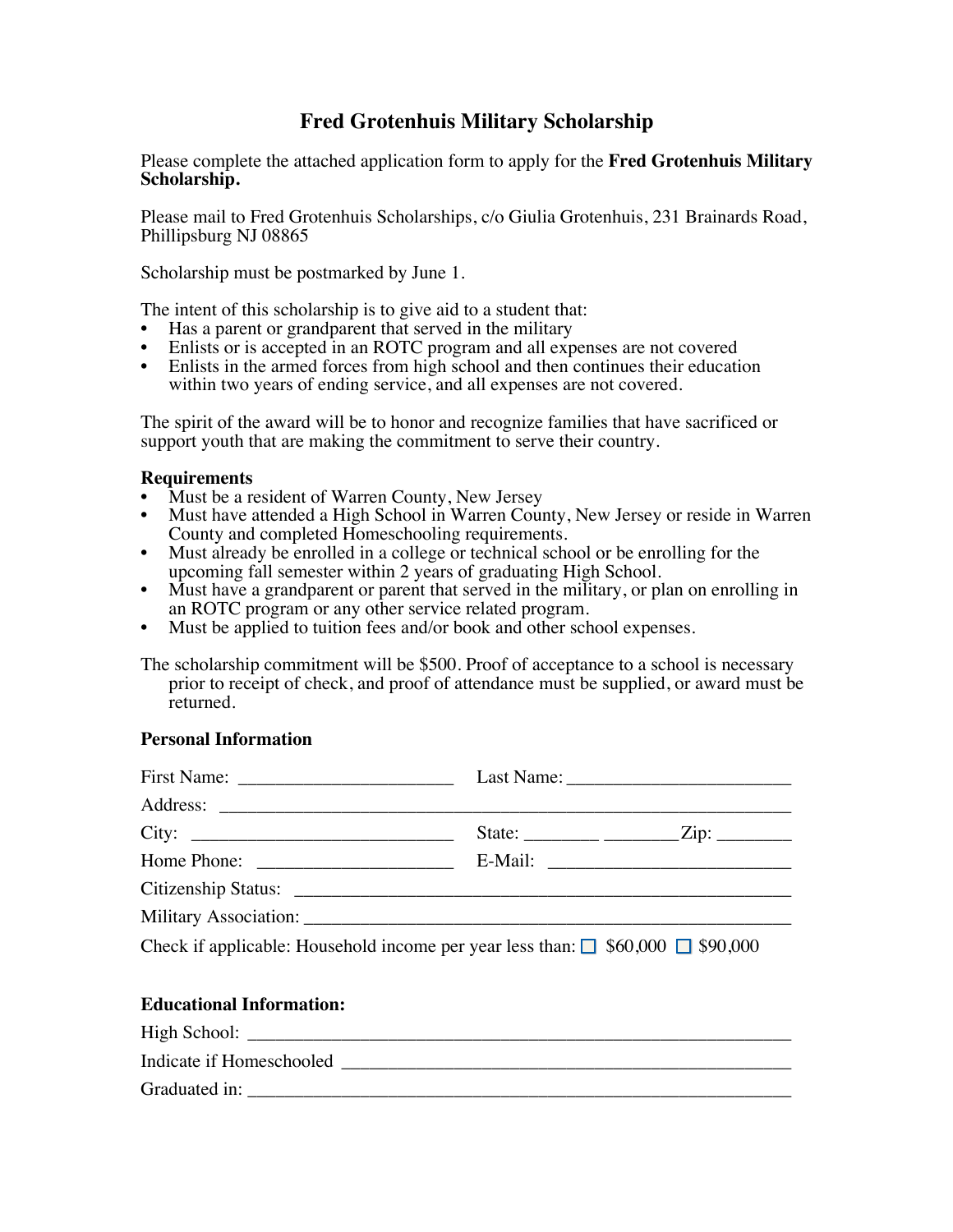| Employment Information, current and past, if applicable: _______________________ |                                                                                            |  |  |  |  |  |
|----------------------------------------------------------------------------------|--------------------------------------------------------------------------------------------|--|--|--|--|--|
|                                                                                  |                                                                                            |  |  |  |  |  |
|                                                                                  | <b>Extracurricular/Volunteer Activities:</b><br><b>Activity Roles and Responsibilities</b> |  |  |  |  |  |
|                                                                                  |                                                                                            |  |  |  |  |  |
|                                                                                  |                                                                                            |  |  |  |  |  |
|                                                                                  | $3.$ $\overline{\phantom{a}}$                                                              |  |  |  |  |  |
|                                                                                  | $4. \_$                                                                                    |  |  |  |  |  |
|                                                                                  |                                                                                            |  |  |  |  |  |

## A letter of reference should be submitted by someone other than a parent.

## Please include name, contact information and relationship.

Essay Questions<br>Describe your volunteer service and experiences; focusing on skills obtained within that service.